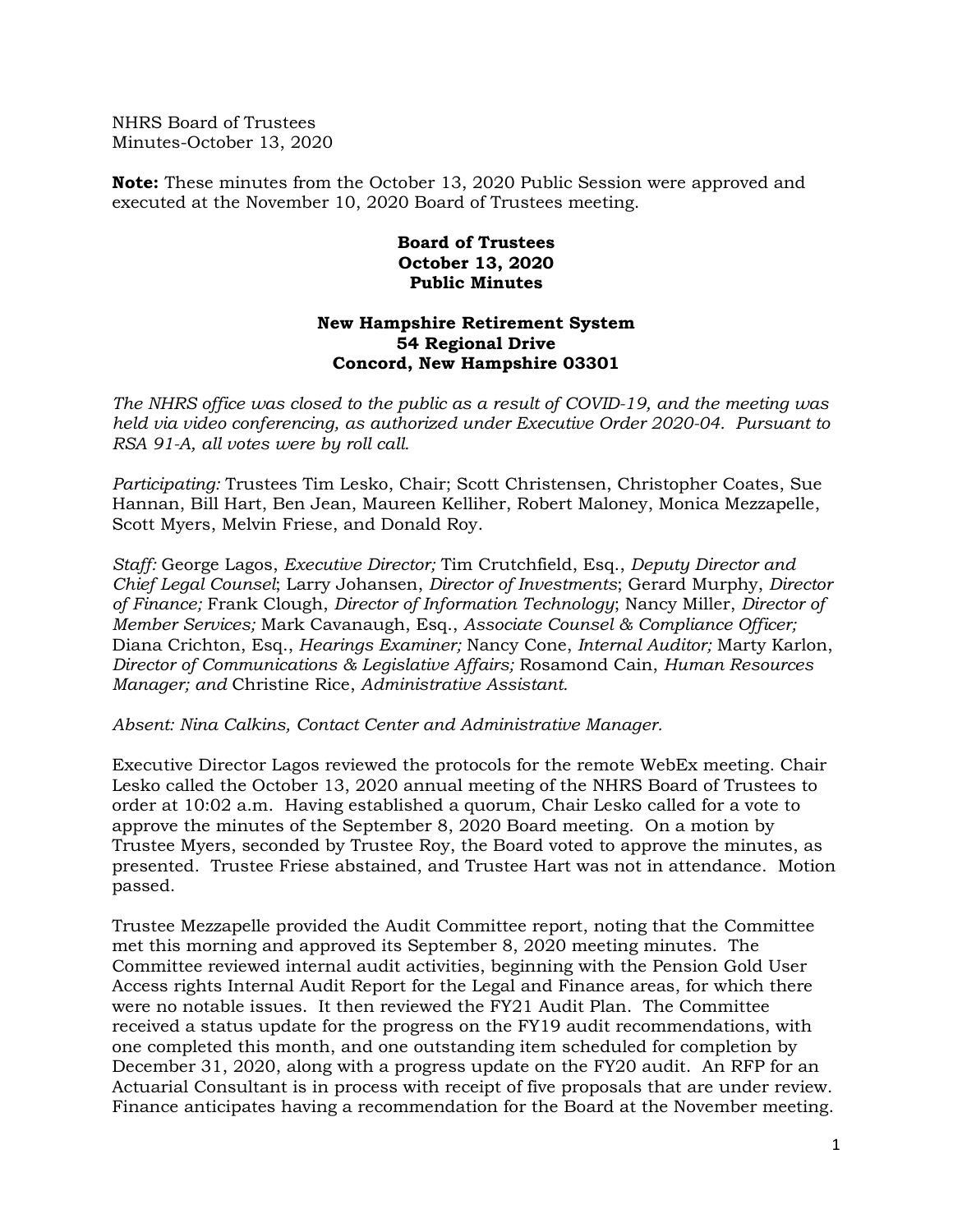On a motion by Trustee Jean, seconded by Trustee Christensen the Board voted unanimously to accept the Audit Committee's recommendation to approve the annual Code of Ethics Scorecard.

Trustee Hart joined the Board meeting at 10:10, following the Audit Committee report.

Trustee Roy gave the Governance Committee report, noting that the Committee met immediately after the Sept. 8, 2020 Board meeting, and it approved the June 9, 2020 Committee minutes. The Committee conducted its annual charter review, and determined there were presently no revisions needed. The Committee then heard Atty. Mark Cavanaugh's presentation of the annual OFAC Compliance review, during which he stated that NHRS staff was in compliance and that there were no known or suspected violations. Atty. Cavanaugh also provided the Committee with proposed revisions to the Policy, noting that they were merely grammatical and clarifying edits, with no substantive changes to the Policy. The Committee voted unanimously to recommend to the full Board that it accept the OFAC Policy revisions. On a motion by Trustee Mezzapelle, seconded by Trustee Kelliher, the Board unanimously voted to approve the OFAC Policy, as presented.

Lastly, Trustee Roy mentioned that the Committee briefly discussed the Board Self-Evaluation Policy, which was last revised in June 2018, and the last Board Self-Evaluation was conducted in March 2019. The Committee determined it would be unnecessary to conduct a review this year, unless the Board Chair discerns otherwise.

Trustee Kelliher reported on the IIC meeting of September 18, 2020, noting that the IIC approved the August meeting minutes. Director Johansen reviewed the portfolio's performance over various time-periods, and there was continued discussion on the COVID-19 pandemic's effects on the System's cash flow and asset allocation. The Committee approved a recommendation for the Board to consider today on issuing a survey for NHRS' Proxy Voting services. The Committee voted on extending its twoyear contract renewals with small cap stock managers Wellington Management, Boston Trust Walden, and Segall, Bryant & Hamill. The Committee heard a presentation from Thoma Bravo, a private equity firm that invests in software and technology companies, on its Fund XIV, acknowledging the strong performance in NHRS' past investments in Funds XII and XIII. The IIC voted to commit up to \$75 million to Thoma Bravo Fund XIV. The Committee also heard presentations from NEPC and Callan on their respective proposals for providing Investment Consulting Management services. After deliberating, the IIC voted to recommend Callan to the Board as the System's Investment Management Consultant.

Investment Director Johansen presented to the Board the Committee's recommendation to approve hiring Callan as the System's Investment Consultant as of January 1, 2021. He stated that NEPC has been NHRS' consultant since 2009, noting their commendable work. Mr. Johansen responded to a Trustee's question with regard to the IIC's decision to hire Callan, explaining that the Committee had no concerns with NEPC, and that it was his perspective that the IIC was seeking a fresh perspective after 10 years of working with them. Trustee Kelliher added that the Committee found Callan's presentation to be stronger, and noted that the current IIC members were not involved with the original hiring of NEPC.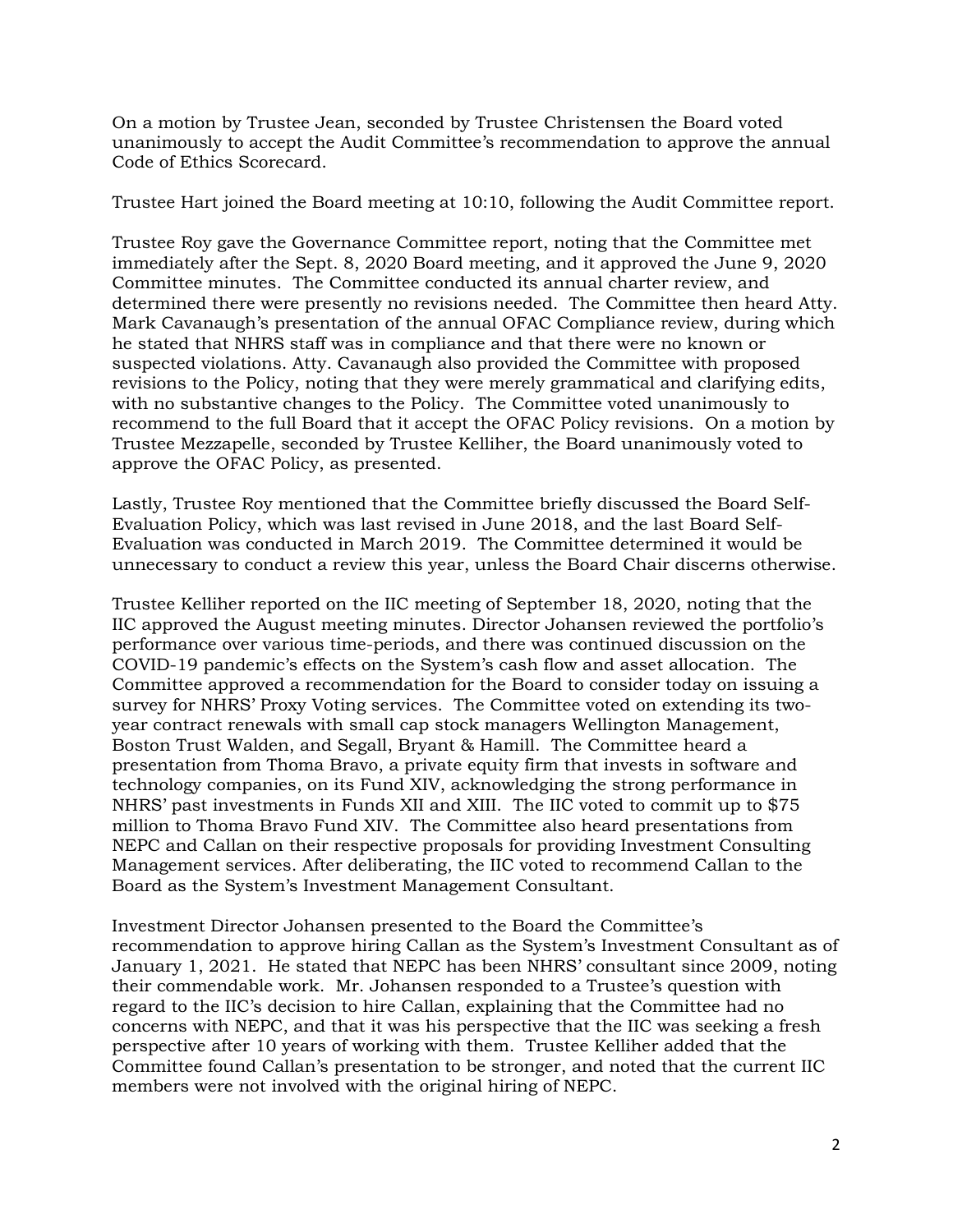Mr. Johansen also responded to a Trustee question regarding consulting fees, noting that the System expected to save about \$500,000 in consulting fees over the next five years. He then gave an overview of Callan in response to a Trustee's question, stating that it is one of the leading independent, employee-owned firms and one of the largest in the business. Callan is headquartered in San Francisco and its New Jersey office would service the System.

On a motion by Trustee Hannan, seconded by Trustee Hart, the Board voted unanimously to accept the IIC's recommendation to approve Callan Associates as the NHRS general investment consultant.

Trustee Hannan momentarily left the meeting at this time.

On a motion by Trustee Jean, seconded by Trustee Kelliher, the Board voted unanimously to accept the IIC's recommendation to issue the Institutional Proxy Voting Survey.

Mr. Johansen then informed the Board that the System received the final June 30 NAVs and the custodian, BNY Mellon, has reconciled them. Finance is working to close the books ending June 30, with the expectation of receiving the final June 30 Total Fund Performance later this week. The IIC will hold its October meeting next week.

Trustee Myers gave the Legislative Committee's report, stating it has not met since the previous update at the September 8, 2020, Board meeting, but acknowledged that veto day occurred at the end of September and any legislation related to NHRS was either tabled, deemed inexpedient to legislate, or vetoed. He reported that this legislative session marked the first time since 2015 that there were no changes to RSA-100:A. Trustee Myers stated that there are three House LSRs (Legislative Service Requests) pending. One pertains to NHRS' request to clarify medical subsidies paid to the state, and the two others are repeat LSRs; one requiring the IIC to report its fees quarterly, and the other, for the state to return to contributing toward employer costs for retirement benefits on behalf of municipal teachers, police, and fire.

Trustee Hannan rejoined the meeting at this time.

Trustee Coates reported on the Benefits Committee, noting it last met on August 18, 2020. He then directed the Board to the annual Gainful Occupation Report for 2019 that Atty. Cavanaugh prepared that gives a summary of NHRS disability recipients who are employed and requests Board action on those recipients who had excess earnings in 2019, and those who have not yet provided the required paperwork.

On a motion by Trustee Kelliher, seconded by Trustee Roy, the Board voted unanimously to approve the calendar year 2019 Gainful Occupation Compliance Report, as presented.

Trustee Coates concluded the Committee's report by reminding the Board that Executive Director Lagos, in his weekly update, indicated that a settlement agreement has been reached on the pending NH Supreme Court case in the Pedersen restorationto-service matter, as previously discussed at the September 8, 2020, Board meeting.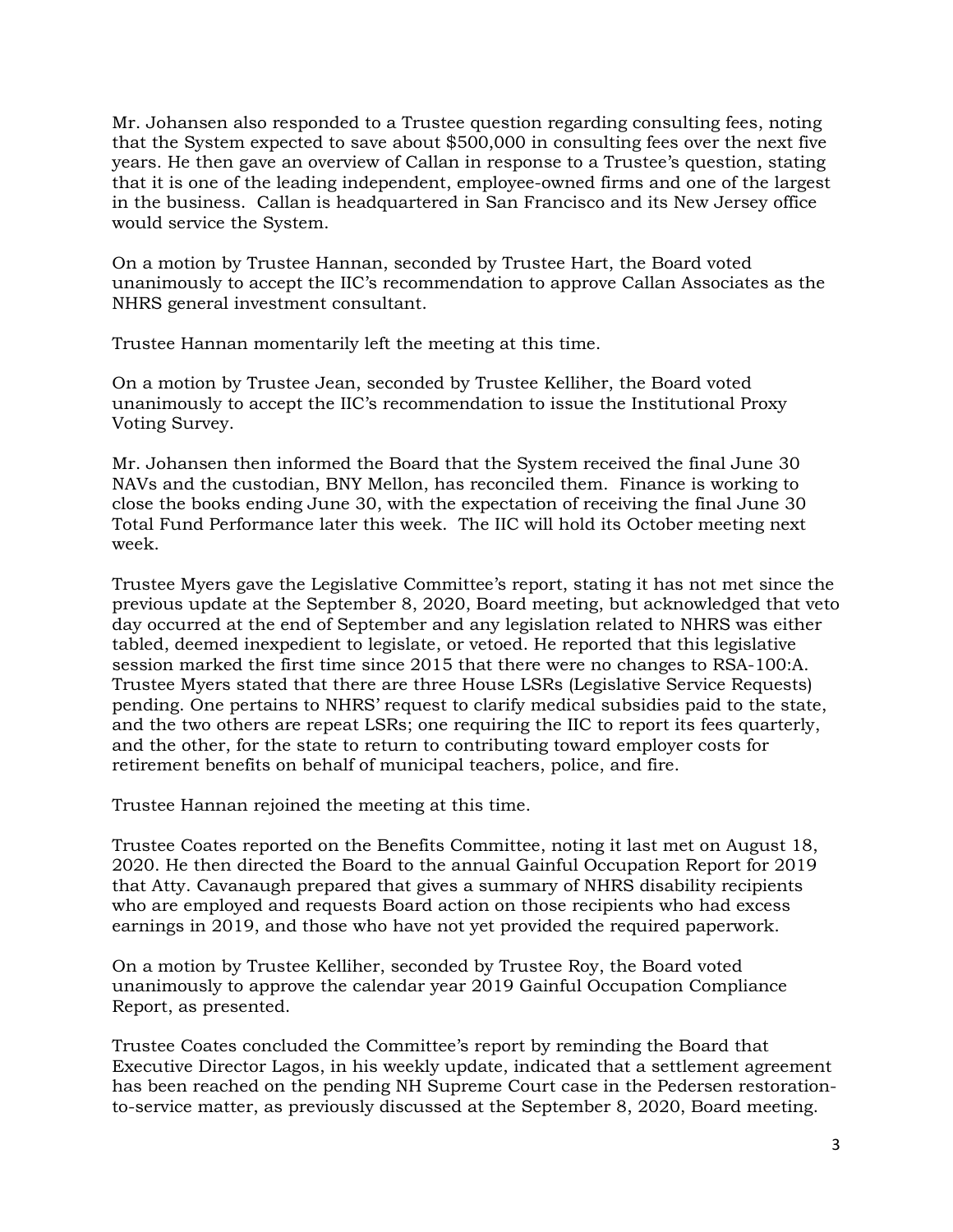Trustee Hart reported on the PPCC, noting that the Committee met on September 24, 2020, and approved its September 2, 2020 meeting minutes. The Committee considered the pending retirement of Executive Director Lagos and recruiting plans for a successor. Mr. Hart explained that after the Committee reviewed its charter, it determined it had the authority to manage the search process, and take initial responsibility to identify candidates to present to the Board. The Committee adopted a timetable to proceed, finalized a position description, and set the compensation range. The Committee agreed it would start the recruitment process without utilizing a search firm. Human Resources Manager Rosamond Cain confirmed she had posted the Executive Director position with several public pension organizations and local media. While the Committee has already received some resumes, it agreed it would revisit the need for a search firm if the current approach did not develop a pool of qualified applicants. Trustee Hart noted that the target date to finalize negotiations with the selected candidate is mid-January, which would be ample time to meet the transition date of March 1, 2021.

Next, Mr. Crutchfield and Atty. Cavanaugh presented an overview of the Governance Manual. Mr. Crutchfield recalled Atty. David Levine's fiduciary training presentation last month, noting the Trustees have two basic fiduciary duties: loyalty and prudence. He then focused on the duty of prudence, explaining that meeting that duty is typically determined as to whether the Trustees have engaged in a deliberative process in making decisions, more than the results of those decisions. He emphasized that the manual is a valuable resource in documenting these processes, and it details responsibilities, protocols, charters, and policies.

Atty. Cavanaugh focused on some of the Manual's specific Board conduct policies, including Ethics, Communications, Indemnification, Education and Travel, and the Board Self-Evaluation. He then gave an overview of the Manual's governance policies, including Audit, Procurement, Strategic Planning, Recoupment and Hardship, Funding, and Fraud Policies.

Mr. Lagos then gave his operating report, beginning with the Employer Outreach Program, which NHRS initiated following the recent increase in employer-contribution rates. He added that he and Mr. Karlon would be virtually attending the Claremont Town Council Meeting on October 14, 2020. Mr. Lagos stated that the System is willing to attend any municipalities' meetings on these matters. He added that the next presentation would be with the School Administrators Association in two weeks. Mr. Lagos then reported on the status of the Contact Center, noting it is on schedule and due to go live this December.

Next, he stated the System achieved slightly above the benchmark of 95% for KPMs this month and that the PGV3 project is approximately 28% complete, noting that PGV3 Project Manager Cecile Merrill is engaged in the final week of testing Deliverable 2, followed soon thereafter by Deliverable 3 Design meetings.

He then turned the Board's attention to four contracts in the Board materials relative to internet bandwidth, management coaching, and the remediation efforts for staff's safe return-to-the-office phasing. Regarding the latter, Mr. Lagos stated that staff, together with Fusion Cell, developed a comprehensive plan that would be reviewed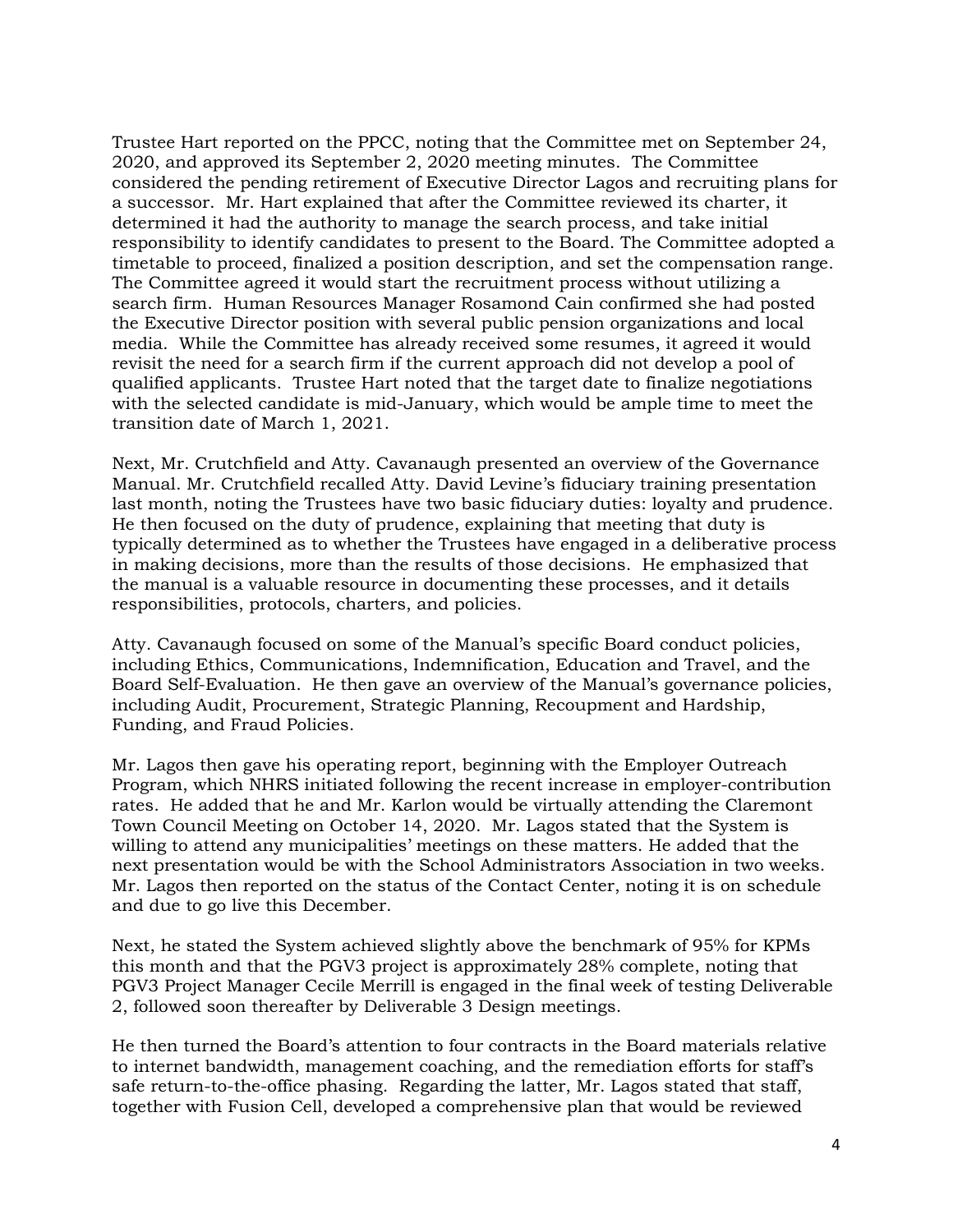with the Management Team on Monday, October 19, 2020. He noted the plan included some safety steps that would be necessary to implement prior to allowing additional staff to return to the office in early 2021, subject to applicable federal and state guidelines and the number of COVID-19 cases in NH at that time. These steps included additional cleaning services and utilization of HEPA and UV filters. Mr. Lagos and Mr. Clough responded to a Trustee's question regarding the procurement process for COVID-related goods and services, stating that while NHRS is not an Executive Branch agency, it does have access to state vendor pricing and that is typically the first place staff looks in seeking vendors for goods and services.

On a motion by Trustee Roy, seconded by Trustee Hart, the Board voted unanimously to accept the recommendation of the Executive Director to approve the procurement of the HVAC UV filters, as presented in the Board materials, subject to contract and legal review.

Mr. Crutchfield gave the Legal operating report. He noted that Atty. Crichton had provided the Supreme Court with the Certified Record in the Pedersen matter, which was 922 pages, and thanked her for her diligence in preparing the file in a timely fashion. He then reported on the KPMs, noting that the Legal department achieved six of eight KPMs and that steps were in place to enhance productivity of the employer audit process. In closing, he referred the Board to his memo regarding recent contract activity and invited the Trustees to give any input on the dissemination of this information.

Director of Finance Gerard Murphy began his Finance operating report with an update of the implementation costs for the PGV3 project, stating that there would be expected decreases to the original \$13.5 million budget to \$13.3 million. He stated the System has spent about \$3.8 million to date on the project, which remains on budget.

He then reported that Finance missed the employer penalty notification KPM, noting that there was a delay in issuing notification letters because of staff focusing on PGV3 D2 User Acceptance testing this month.

Mr. Murphy also updated the Board on the pending RFP for Actuarial Consulting services, noting that NHRS received five proposals and a review committee would hear presentations from each of the five firms in the coming week. He added that a recommendation to the Board remains on schedule for the November meeting.

Lastly, Mr. Murphy provided the annual financial activity report on Call Fire, a benefit program for call volunteers or substitute firefighters who were disabled or killed in the line of duty that the Legislature repealed in 2014. Mr. Murphy stated there are two beneficiaries receiving payments under this program.

Director of IT Frank Clough presented his operating report, informing the Board on plans to replace firewalls, improved web filtering for website security, and various safety upgrades to accommodate the anticipated phased, staff return to the office.

Mr. Clough then reported that IT met all of its KPMs this month, noting the customer satisfaction score is at 98%. He explained to the Board that the score derives from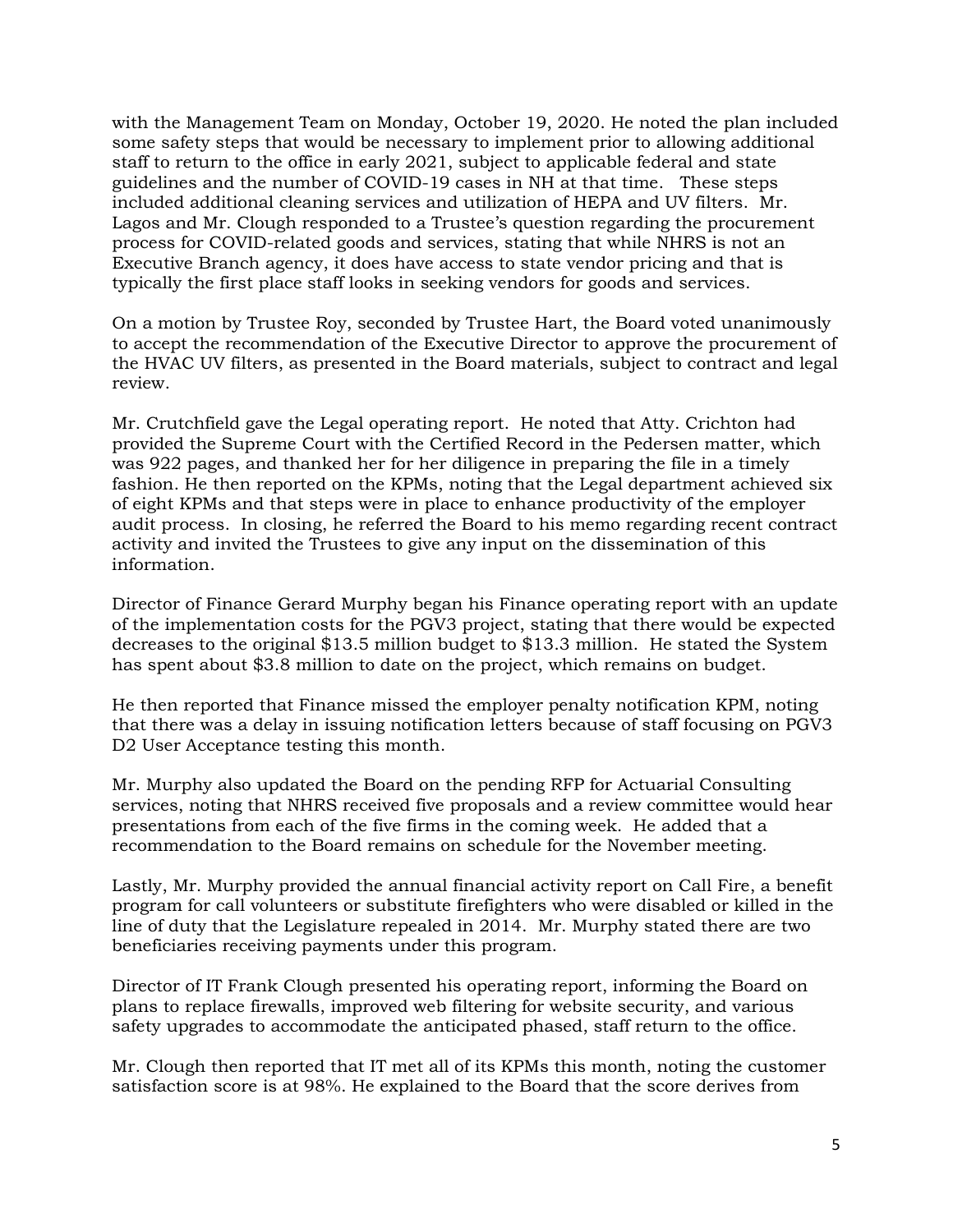performance surveys that IT sends to staff, following the closure of help-desk tickets related to facility or technology issues.

Mr. Clough gave an overview of upcoming and existing projects, stating there would be an upgrade to the alarm system, with installation scheduled for October 19, 2020. He then noted that IT would be conducting system-wide vulnerability-and-penetration testing in the near future. Mr. Clough reported that NHRS achieved positive results in similar testing last year.

Lastly, he shared that his department would soon be testing the virtualization of PGV2 on remote laptops in an effort to enable the System's remote users to operate more efficiently.

Member Services Director Nancy Miller gave her report, noting that issues identified with the first round of COLA payments had been rectified. She then updated the Board on GRS's review of the option factor testing, which LRS facilitated, noting that some inconsistencies previously identified had been resolved and that Member Services would complete in-house testing this week. She stated the schedule for implementing the new factors is on target. Ms. Miller shared that Member Annual Statements went out as scheduled in September, noting it was the first time the department handled that process remotely. She advised that Member Services is working with the Contact Center on training materials and transition plans, as well as working with HR and resulting staffing changes in Member Services.

Ms. Miller shared that her department is working on the PGV3 Deliverable 3-Benefits Calculation design with LRS over the next few weeks. Lastly, she reported on the department's KPMs, stating that it met all except for the completion of the calculation of final benefits within three months, which was due to the related volume of work for July retirees.

Director of Communications and Legislative Affairs Marty Karlon began his PIO report by expanding on the Employer Outreach efforts that Mr. Lagos discussed earlier in the meeting, stating that there are scheduled meetings in November, including the NH Municipal Association. Mr. Karlon stated that following the November elections, NHRS expected to be presenting to select House and Senate committees beginning in January.

Mr. Karlon also updated the Board on outreach through educational webinars, new member mailings, and the Contact Center implementation project, targeted for launch in December.

Chair Lesko introduced the Consent Agenda. On a motion by Trustee Hart, seconded by Trustee Hannan, the Board unanimously voted to accept the Consent Agenda, as presented, noting that Trustee Myers abstained on Item 6, initials M. F.

Mr. Lagos had nothing new to report on Action Items, noting that everything was in process and included in the Board materials.

Next, Chair Lesko publicly thanked NHRS' Internal Auditor Nancy Cone, who announced her retirement during the Audit Committee meeting earlier this morning.